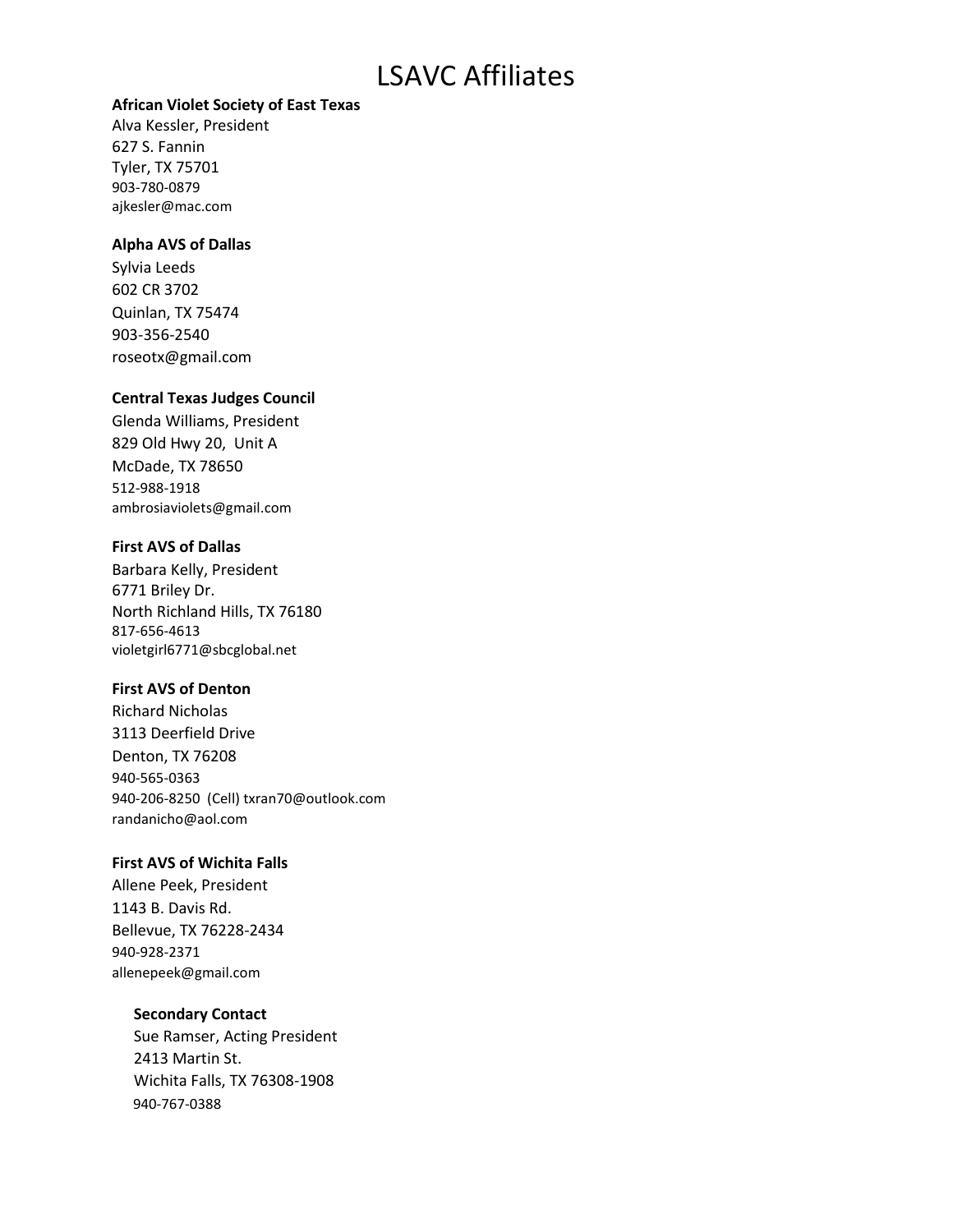# LSAVC Affiliates

#### **First Austin AVS**

Marjorie Bullard 1231 Huisache #905 New Braunfels, Texas 78130 830-632-6000 (home) 830-832-8894 (cell) marjbnb@gmail.com

#### **First Nighter AVS of Dallas**

Suzanne Roberts, President 5739 Marview Lane Dallas, TX 75227 214-868-3813 smr0611@hotmail.com

### **Magic Knight AVS**

Steven Spachek, President 234 W. Mally Blvd. San Antonio, TX 78221-3832 210-922-0208

### **Moonlight AV & Gesneriad Society**

Stephanie Trimble, President 4231 Ticinl Valley Drive Arlington, TX 76016 817-937-1028 smtrimble101@gmail.com

#### **North Texas African Violet Judges Council**

Bill Foster, President 3610 Gray Drive Mesquite, TX 75150 972-279-5993 (home) 214-773-6318 (cell) [1bpfoster@sbcglobal.net](mailto:1bpfoster@sbcglobal.net)

#### **Spring Branch AVC**

Karla Ross 11167 Darby Loop Conroe, TX 77385 281-748-8417 [kjwross@yahoo.com](mailto:kjwross@yahoo.com)

#### **Sunshine AVS**

Lynda Welchel, President 9505 Wildwood Ridge San Antonio, TX 78250 210-867-2981 Lcwelchel@gmail.com